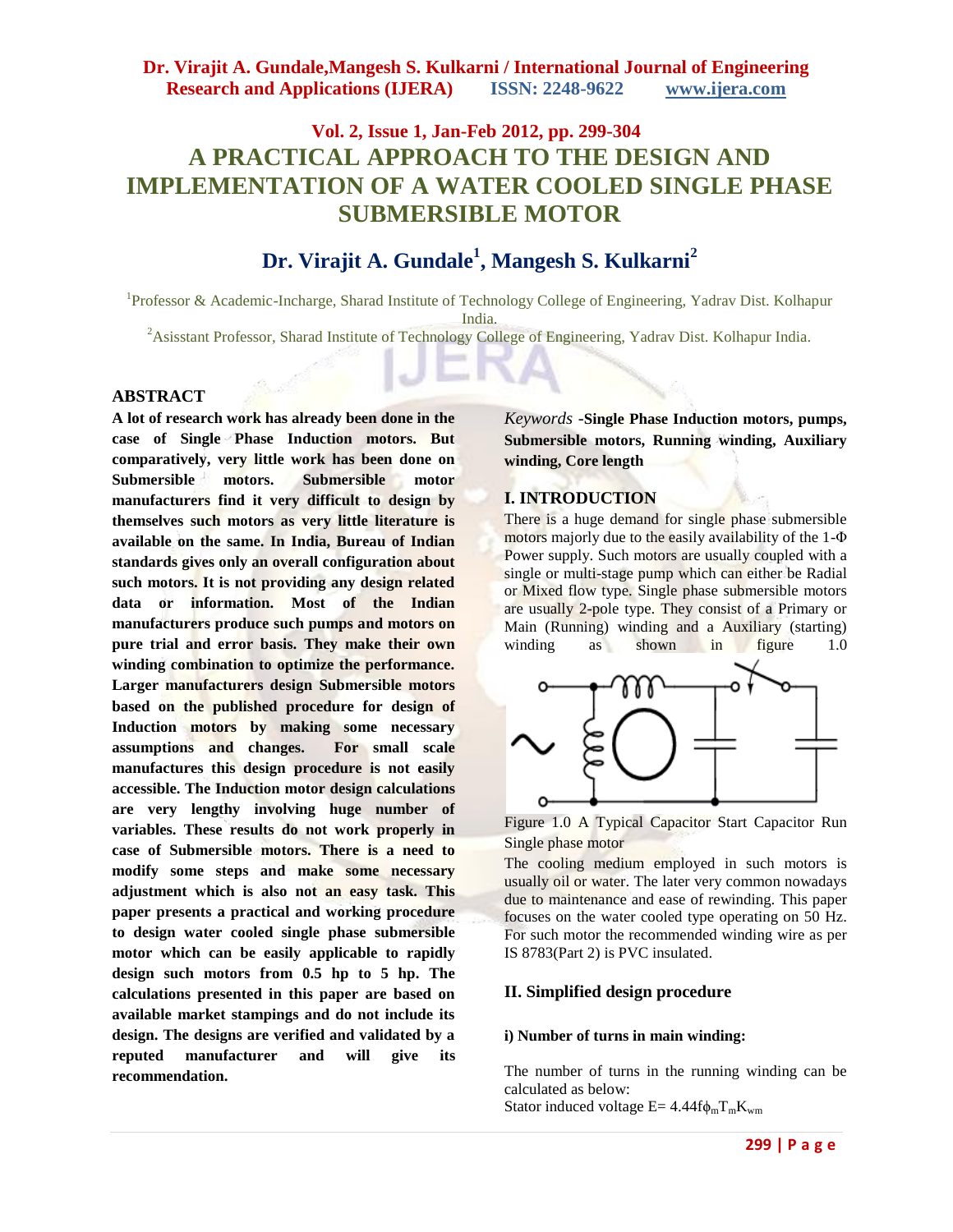### **Vol. 2, Issue 1, Jan-Feb 2012, pp. 299-304**

Where  $T_m$  = number of turns in the running winding,  $K_{wm}$ = winding factor for the running winding. Number of turns in the running winding

 $\text{Tm} = \frac{E}{4.44 \text{f} \phi_{\text{m}} \text{K}_{\text{wm}}}$ …(1) Where,  $\phi_m = \frac{flux}{pole}$ 

 $\phi_m$  = flux density x slots per pole x  $L_i$  x  $W_{ts}$  Wb

The value of stator induced voltage E is approximately equal to 95 percent of supply voltage V. The winding factor for the running winding can be assumed between 0.8 to 0.955 max.  $L_i$  is the Iron length, Core length or Stack length. In this simplified procedure a trial length is used. The calculation is repeated a number of times till optimum number of main winding turns per slot are not achieved. Optimum number of turns can be calculated either by calculation of the area of one slot, area of the total number of conductors and multiplying the same by some gap factor.

The more accurate way to assign the optimum number of turns for a specific stamping or lamination slot is to consult the motor winder as he is the true judge to recommend the maximum number of turns of a particular wire size which the slot can accommodate.

The number of turns per series pole for the main (running) winding

$$
T_{pm} = \frac{T_m}{p} \qquad \qquad \dots (2)
$$

### **ii) Running Winding Conductors**

Current carried by each running winding conductor

$$
I_{\text{rated}} = \frac{\text{hpx 0.746}}{V \eta \cos \phi} \qquad \qquad \dots
$$

Where,  $\eta$  is the efficiency and cos $\phi$  is the power factor. The values of Efficiency and power factor can be taken from Table 1.0

…(3)

| <b>H.P.</b> | <b>Efficiency</b> | <b>Power</b><br>factor |
|-------------|-------------------|------------------------|
| 0.5         | 0.65              | 0.62                   |
| 0.75        | 0.67              | 0.63                   |
| 1.0         | 0.68              | 0.64                   |
| 1.5         | 0.69              | 0.64                   |
| 2.0         | 0.7               | 0.7                    |
| 3.0         | 0.71              | 0.8                    |
| 4.0         | 0.72              | 0.83                   |
| 5.0         | 0.73              | 0.85                   |
| 6.0         | 0.74              | 0.9                    |

Table 1.0 Efficiency and power factor for single phase motors

Area of running winding conductor  $a_m = \frac{Im}{s}$ δ

Where  $\delta$  is the current density in Amps/mm<sup>2</sup>

Conductor size for the running winding can be calculated as follows-

Therefore area of running winding conductor  $A_m = \frac{I_{\text{Rated}}}{s}$ δ

Practical procedure for determining current density δ:

By experience, 1.0 mm diameter conductor can carry maximum 10.25 amp of current ,and area of 1.0 diameter conductor is 0.785

Therefore current density  $\delta = \frac{I_{Rate}}{4}$  $A \over A$  or

$$
\delta = \frac{10.25}{0.785} = 13.0573 \text{ Amps/mm}^2
$$

This value can be used directly.

Diameter size of running winding conductor  $d = \frac{\sqrt{\text{Am } x \cdot 4}}{x}$ π

**iii) Running winding Capacitor calculation** 

$$
C = \frac{|\text{ratedxNo} \text{ of turns of running winding.} \text{winding.} \text{Factor} \text{Factor}}{2 \times \pi x 50 \times \text{VratedxNo} \text{ of starting winding turns}}
$$

#### **iv) No of turns in starting winding** Assume K=1.25

 $K_{wm}$  =0.8 winding factor for main winding  $K_{wa}$  =0.85 winding factor for auxiliary winding

$$
T_a = \frac{\mathrm{k} \mathrm{x} \, T_m \, \mathrm{x} K_{wm}}{K_{wa}}
$$

Starting winding conductor size calculation:

$$
d = \sqrt{\frac{A_m x 4}{T_a x \pi}}
$$
  
where,  $A_{m} = \frac{T_m x \pi x dr 2}{4}$ 

**v) Starting capacitor selection**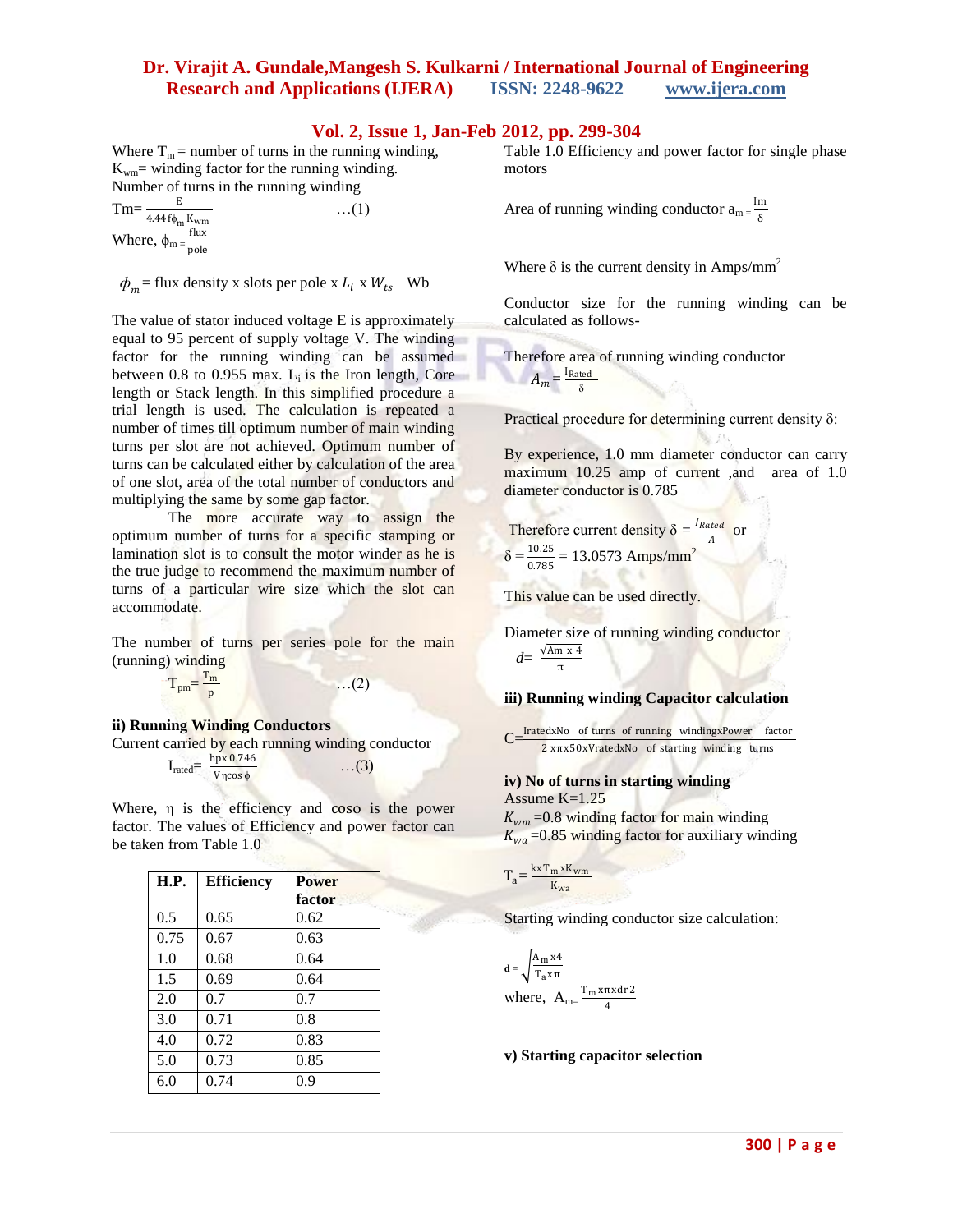### **Vol. 2, Issue 1, Jan-Feb 2012, pp. 299-304**

Starting capacitor can be selected from a chart which most of the leading manufactures follow as shown below in Table 1.1

| S. No         | H.P. | <b>Recommended Starting</b> |
|---------------|------|-----------------------------|
|               |      | $Capacitor(\mu F)$          |
|               | 0.5  | 80-100                      |
| 2             | 0.75 | 100-120                     |
| $\mathcal{F}$ | 1.0  | 120-150                     |
|               | 1.5  | 120-150                     |
| 5             | 2.0  | 120-150                     |
|               | 3.0  | 150-200                     |
|               | 4.0  | 200-250                     |
|               | 5.0  | 200-250                     |

Table 1.1 Starting Capacitor selection chart (Courtesy : Sarda Capacitors, Bangalore, INDIA)

# **III. Design of 1 hp Single phase water cooled motor using the simplified method:**

Input data:

Flux density= $1.1 \text{Wb/m}^2$ , Trial Core length= 189 mm (Finalized after a few trials), Teeth slot width=1.7mm ,No of poles=2 ,No of slots=24, Bore size=50mm

1. Flux per pole :

$$
\phi_m = \text{flux density* slots per pole*}L_i * W_{ts}
$$
  
= 
$$
\frac{1.1 \times 24 \times 1.7 \times 10^{-3} \times 189 \times 10^{-3}}{2}
$$
  
= 4.241 x 10<sup>-3</sup> Wb  
Number of turns in Running winding

$$
Tm = \frac{E}{4.44 f \phi_m K_{wm}}
$$

 $=$ 219 4.44∗50∗0.955∗4.241∗10−3

 $= 243.55$ 

Now,

Rated current I=  $\frac{hpx0.746}{v}$ Vηcos ϕ  **=** 746  $-\frac{1}{230x0.55x0.78}$ 

=7.56 *Amps*

Area of running winding conductor

 $A_m = \frac{I_{Rated}}{s}$ δ  $=\frac{7.56}{12.055}$ 13.0573

 $= 0.5789$   $mm<sup>2</sup>$ 2. Diameter size of running winding conductor :

$$
d = \frac{\sqrt{A_m x 4}}{\pi}
$$

$$
= \frac{\sqrt{0.5789 x 4}}{\pi}
$$

 **=**0.8586 mm Say 0.8 mm

No of conductors per slot =  $\frac{N_o \text{ of Turns}}{N_o \text{ of } N_o}$ No .of Poles x No .of coils

 $\sim$ 243.55 2 X 4

 **=**30.44 Say 30

By experience, 30 number of turns of 0.8 mm are the maximum number of turns which this particular slot can accommodate.

3. Running winding Capacitor calculation :

```
C=IratedxNo of turns of running windingxPower factor
2 xπx50xVratedxNo of starting winding
```
 $=\frac{7.30 \times 30 \times 0.76}{2 \times \pi \times 50 \times 230 \times 37}$ 7.56x30x0.78

 $=66\mu$ F say 61 $\mu$ F (36 + 25  $\mu$ F)

Starting winding calculations:

No of turns in starting winding, Assume K=1.25  $K_{wm} = 0.8$  winding factor for main winding  $K_{wa} = 0.85$  winding factor for auxiliary winding  $T_a = \frac{k*T_m*K_{wm}}{K}$  $\frac{m*K_{wm}}{K_{wa}} = \frac{1.25*30*0.8}{0.85}$ 0.85

 $=$  35.3 say 37 (Maximum turns)

4. Starting winding conductor size calculation :

$$
d = \sqrt{\frac{A_m \times 4}{T_a \times \pi}}
$$
  
where  $A_m = \frac{T_m \times \pi \times dr^2}{4}$   

$$
A_m = \frac{30 * \pi * 0.8586^2}{4}
$$
  

$$
= 17.37 \text{ mm}^2
$$
  

$$
d = \sqrt{\frac{17.37 \times 4}{27.81}}
$$

 $37 x \pi$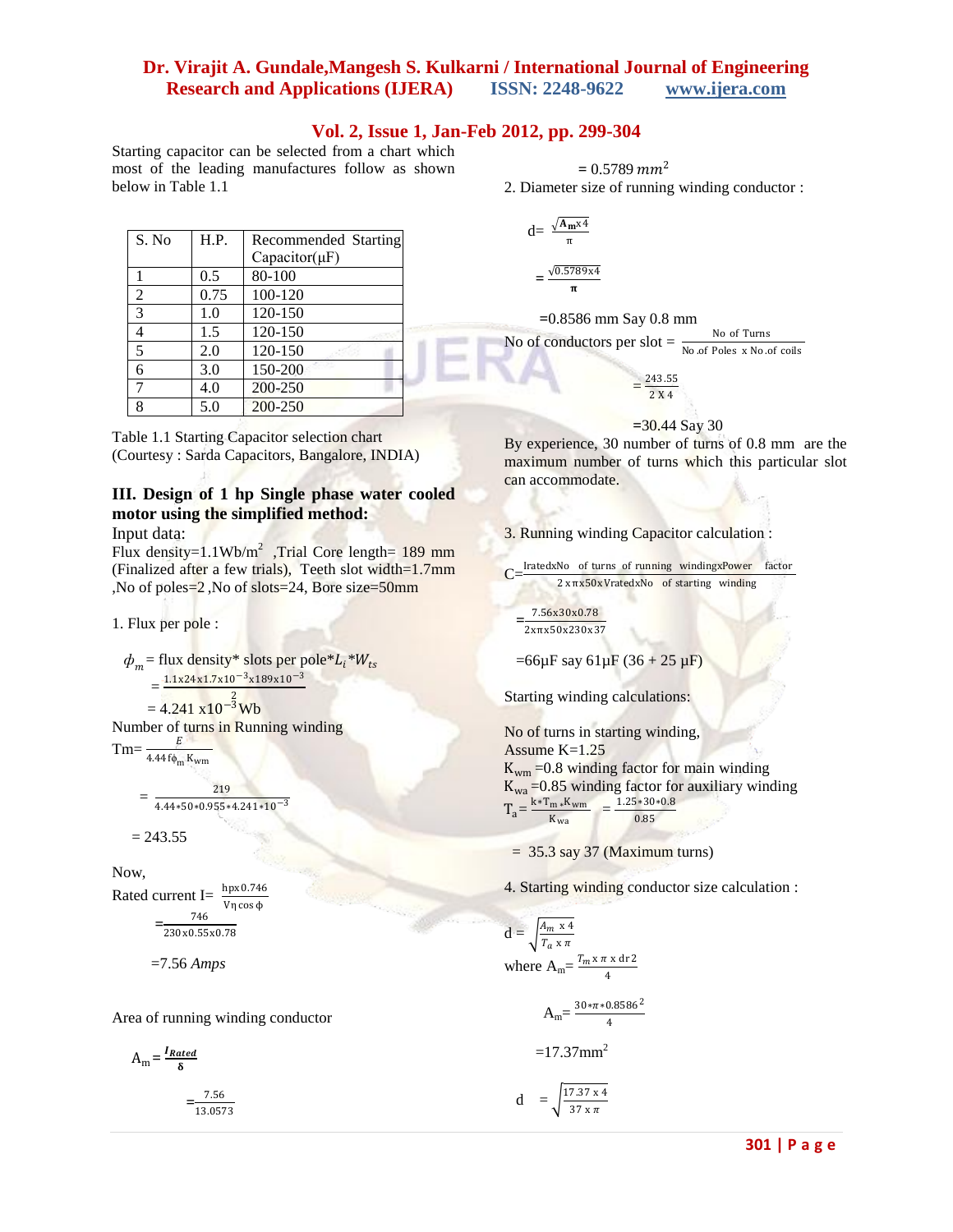### **Vol. 2, Issue 1, Jan-Feb 2012, pp. 299-304**

 $=0.77$  mm say 0.7

5. Starting capacitor selection :

Selecting  $120-150 \mu$ F as the starting capacitor from Table 1.1.

Figure 1.2 show the winding distribution. There will be 8 coils for the running winding which will accommodate 16 slots of the stamping where as 2 Coils for starting winding which will accommodate the remaining 8 Slots.



Figure 1.2 Winding Distributions

### **III. RESULTS AND DISCUSSIONS**

The results thus obtained were implemented at M/s VIRA PUMPS, Kolhapur, Maharashtra, INDIA, a leading manufacturer and Exporter of Submersible Pumps and motors. Table 1.2 and 1.3 show the difference between the existing design and this new design.

|          | Core length                | $175$ mm          |
|----------|----------------------------|-------------------|
| $\gamma$ | Running winding wire size  | $0.7$ mm          |
| 3.       | Running winding turns      | 37                |
|          | Starting winding wire size | $0.5$ mm          |
| 5.       | Starting winding turns     | 50                |
| 6.       | <b>Running Capacitor</b>   | $36+25= \mu F$    |
| 7        | <b>Starting Capacitor</b>  | $120 - 150 \mu F$ |
| --       | .                          |                   |

Table 1.2 Existing design (Courtesy: VIRA PUMPS)

|                          | Core length                | 189 mm            |  |
|--------------------------|----------------------------|-------------------|--|
| 2 <sub>1</sub>           | Running winding wire size  | $0.8$ mm          |  |
| 3.                       | Running winding turns      | 30                |  |
|                          | Starting winding wire size | $0.7$ mm          |  |
| 5.                       | Starting winding turns     | 37                |  |
| 6.                       | <b>Running Capacitor</b>   | $61 \mu F$        |  |
|                          | <b>Starting Capacitor</b>  | $120 - 150 \mu F$ |  |
| $T1.1.1.1.2M$ $R1.1.1.1$ |                            |                   |  |

Table 1.3 New Design

The new motor was manufactured exactly as per these results. A thorough test was conducted on at VIRA PUMPS Digital test bench which consisted of Locked rotor test as well as full load performance test. The earlier motors are approved by the BIS and are manufactured under the ISO 9001 system for years. Table 1.4 shows the Torques of single phase submersible motors as per IS : 996

|                  | Minimum Pull Out Torque                     | 200          | $\%$                  |  |
|------------------|---------------------------------------------|--------------|-----------------------|--|
|                  |                                             | rated torque |                       |  |
| 2.               | Minimum Pull Up Torque                      | 170          | %                     |  |
|                  |                                             | rated torque |                       |  |
| $\overline{3}$ . | Minimum Breakaway Torque                    | 200 %        |                       |  |
|                  |                                             | rated torque |                       |  |
|                  | $\sim$ $\sim$<br>$\sim$ $\sim$<br><b>TM</b> | $\sim$       | $\cdot$ $\sim$ $\sim$ |  |

Table 1.3 Torques of Single Phase Capacitor Start Capacitor Run Submersible motor

Table 1.4 shows the Torque values for the existing 1.0 hp Submersible motor. J.

|    | Minimum Pull Out Torque  | $206 \t%$<br>of |
|----|--------------------------|-----------------|
|    |                          | rated torque    |
|    | Minimum Pull Up Torque   | $\%$<br>174     |
|    |                          | rated torque    |
| 3. | Minimum Breakaway Torque | $211 \t%$       |
|    |                          | rated torque    |

Table 1.4 Torques of Existing Design

After implementation of the new design, Table 1.5 shows the new torque values of the same motor which shows a remarkable improvement. This was a great surprise to the manufacturer. They had never such results since last 8 years after they had started this product.

|    | Minimum Pull Out Torque  | 212          | $\%$ |  |
|----|--------------------------|--------------|------|--|
|    |                          | rated torque |      |  |
| 2. | Minimum Pull Up Torque   | 198          | $\%$ |  |
|    |                          | rated torque |      |  |
| 3. | Minimum Breakaway Torque | 231          | $\%$ |  |
|    |                          | rated torque |      |  |

Table 1.5 Torques of New Design

These results were greatly appreciated by M/s VIRA PUMPS as well as M/s UPAG Engineering Pvt. Ltd, Ahmedabad, Gujarat, INDIA. Both jointly decided to conduct a full load test with this new motor. An 18 Stage Radial Type pump suitable for 1 hp motor was selected. The test was directed to check the duty point of the pump. This particular pump was supposed to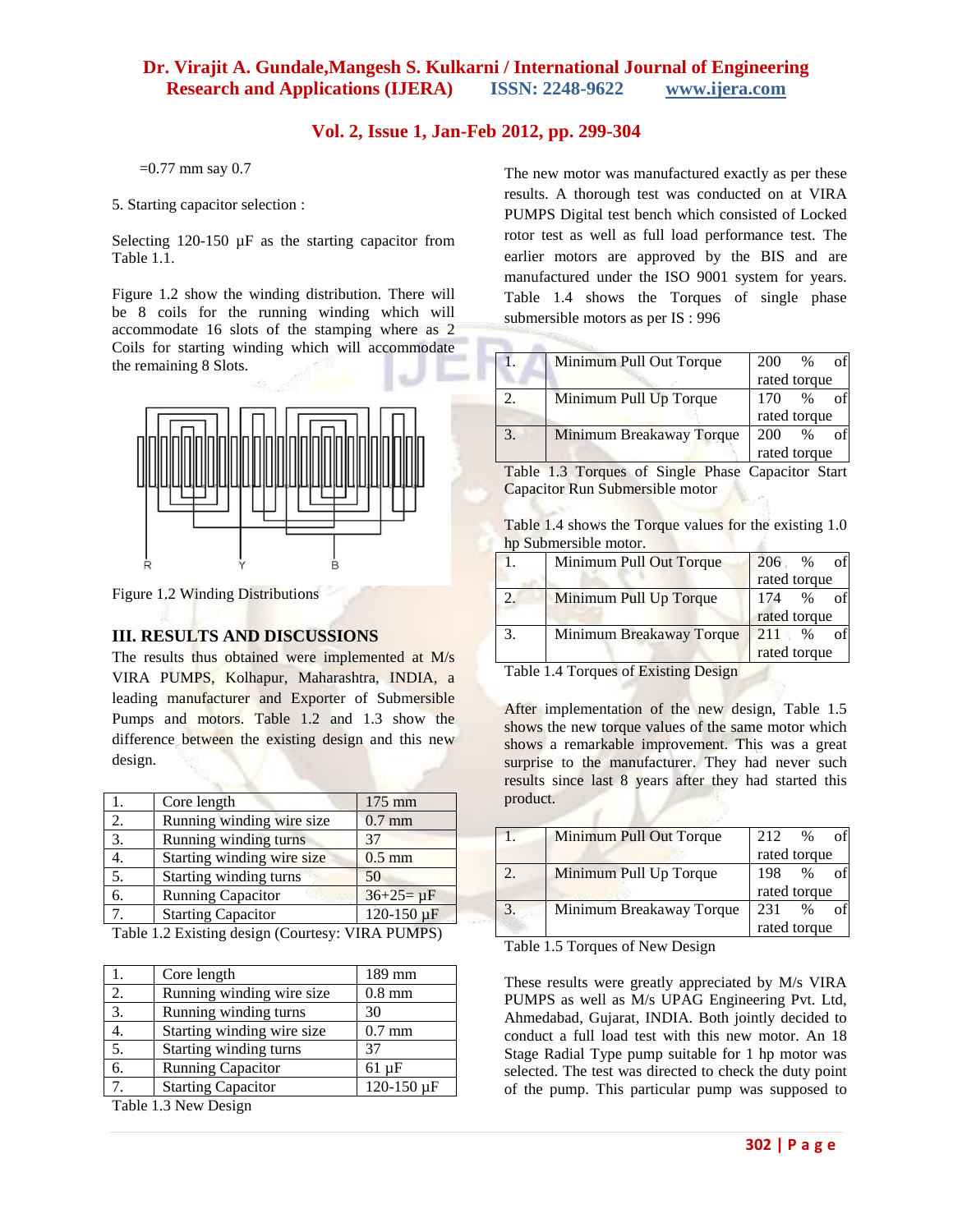### **Vol. 2, Issue 1, Jan-Feb 2012, pp. 299-304**

give a discharge of 18 lpm at 76 meters of Head as declared by the Impeller manufacturer.

Table 1.6 represents earlier results for the 1 hp/ 16 stage submersible pump set whereas Table 1.7 displays the results of the new design. There is a encouraging improvement in the performance. The speed has improved greatly as a result of which the discharge has increased proportionately. This is the win win situation for the manufacturer. He can now compete in the market based on these parameters.

| Voltage   | 220 Volts |
|-----------|-----------|
| Frequency | 49.9 Hz   |
| Current   | 6.6 Amps  |
| Speed     | 2723 rpm  |
| Head      | 76 m      |
| Discharge | 19.7 lpm  |

Table 1.6 Full load test of existing design

|    | Voltage   | 220 Volts       |
|----|-----------|-----------------|
|    | Frequency | 49.8 Hz         |
| 3. | Current   | 6.9 Amps        |
| ч. | Speed     | 2998 rpm        |
|    | Head      | 76 <sub>m</sub> |
|    | Discharge | $27$ lpm        |

Table 1.7 Full load test of new design

### **V. CONCLUSION**

The new practical approach of designing water cooled Submersible motors presented in this paper is a combination of both mathematical calculations as well as a practical approach. This method was implemented from all motors from 0.5 hp to 5 hp. There was an overwhelming response from the industry. There is an overall 25-30% improvement in the performance of the motors. This new method involves a few calculations only and the experience of the winder is also one of the inputs to the calculations. A small computer based program can be made to speed up all the calculation thus enabling the designers.

### **ACKNOWLEDGEMENTS**

We are heartily thankful to VIRA PUMPS, Kolhapur, Maharashtra, INDIA, UPAG Engineering Pvt. Ltd , Ahmedabad, Gujrat, INDIA and Sarda Capacitors, Bangalore, Karnataka, INDIA for sharing us valuable information for this paper and providing necessary resources and setup for performing necessary research and trials.

### **REFERENCES :**

[1] A.K. Sawhney and A. Chakrabarti, *Electrical Machine Design,* Dhanpatrai & Co., 2006

[2] M.G. Say, *The performance and Design of Alternating Current Machines*, CBS Publishers & Distributors, 2002, ISBN: 81-239-1027-4.

[3] G. Madescu, I. Boldea, T.J.E. Miller, *Optimal Lamination Approach for Induction Motor Design*, IEEE Trans Vol.IA-34, No. 2, 1998, pp.1-8

[4[\]. Boldea,](http://www.google.co.uk/search?tbo=p&tbm=bks&q=inauthor:%22I.+Boldea%22) [S. A. Nasar,](http://www.google.co.uk/search?tbo=p&tbm=bks&q=inauthor:%22S.+A.+Nasar%22) *The induction machine handbook*, CRC Press, 2002 - [Technology &](http://www.google.co.uk/search?tbo=p&tbm=bks&q=subject:%22Technology+%26+Engineering%22&source=gbs_ge_summary_r&cad=0)  [Engineering](http://www.google.co.uk/search?tbo=p&tbm=bks&q=subject:%22Technology+%26+Engineering%22&source=gbs_ge_summary_r&cad=0)

[5] Virajit Avinash Gundale, 2010, '*A new design approach for water cooled submersible motor and radial flow type pump with emphasis on both Electrical and Mechanical consideration'* PhD Thesis, UNEM, Costa Rica.

[6] IS 9283 : 1995, Motors for Submersible Pumpsets-Specification(First Revision).

[7] IS 8034 : 2002, Submersible Pumpsets – Specification (Second Revision).

[8] IS 996 : 1979, Specification for single phase small and universal electric motors (Second Revision-Reaffirmed 2007, Edition 3.3).

[9] IS 8783(Part 2) : 1995 Winding wires for Submersible motors-Specification (Reaffirmed 2005, Edition 2.1)